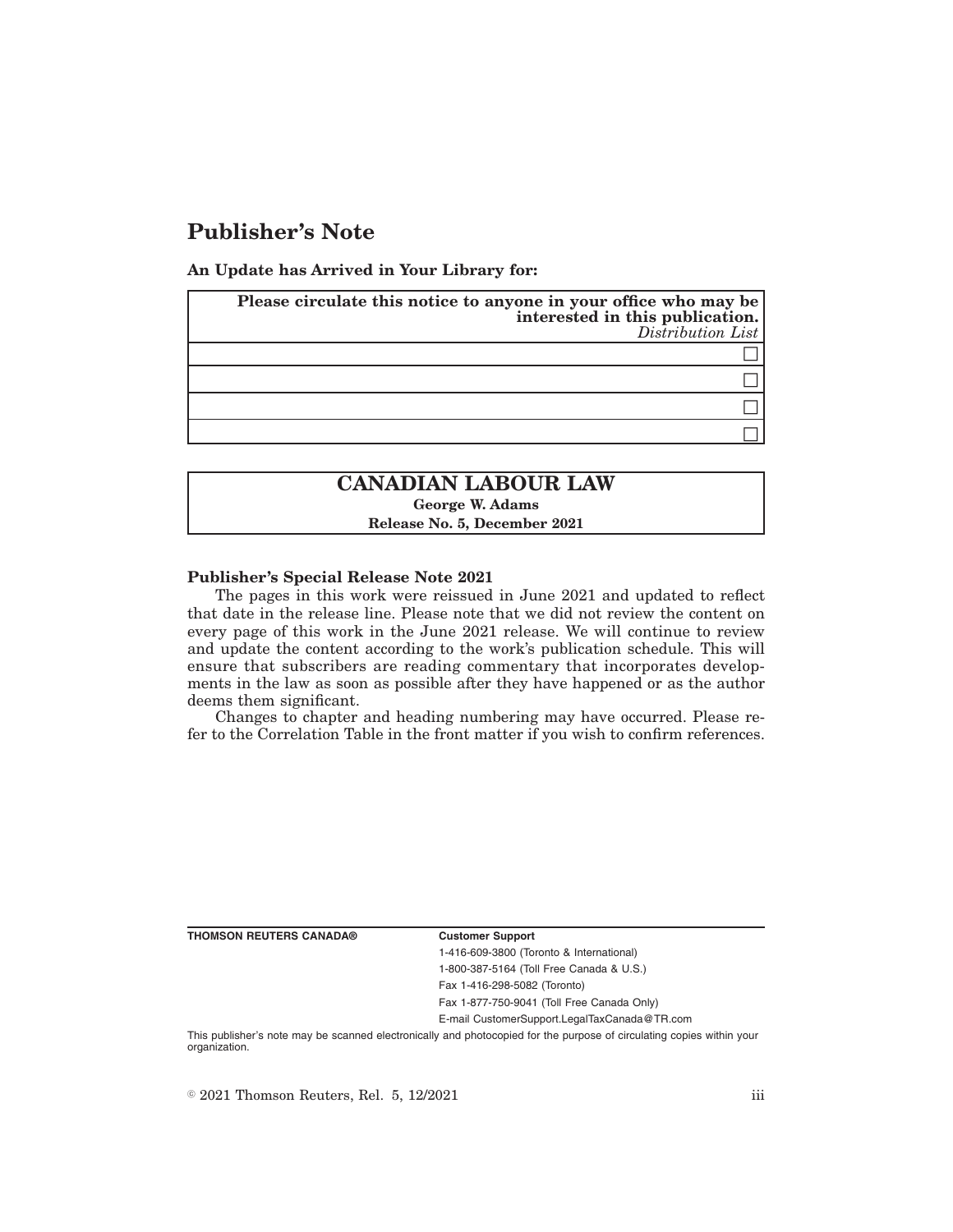Available online in *LabourSource* and in print, **Canadian Labour Law, Second Edition** offers a complete and current analysis of collective bargaining laws as they apply to non-government employees across Canada. Labour relations statutes, labour board decisions and judicial cases for all jurisdictions are analyzed, covering a broad range of topics you normally wouldn't find in one resource.

#### **Highlights**

#### **Recent court decisions, including:**

- E *Bragg Communications Inc v. Unifor*, 2021 FCA 59, 2021 CarswellNat 746, on the appropriateness of an enlarged bargaining unit and the *Vavilov* standard of judicial review; 4:11.
- Canadian Union of Public Service, Local 5380 v. Quebec Coroner's Of*fice*, 2021 CarswellQue 725, 2021 QCCA 961, on whether being the holder of a public office is incompatible with being an employee who can access collective bargaining; 6:6.
- E *Red Chris Development Ltd v. United Steelworkers, Local 1-1937*, 2021 BCCA 152, 2021 CarswellBC 1117, on the board's exclusive role in bargaining unit determinations and the post-*Vavilov* judicial review standard of patent unreasonableness; 4:2, 4:21, 7:2, 7:53.
- E *Turkiewicz v Ontario Labour Relations Board*, 2021 ONSC 1259, 2021 CarswellOnt 7823, on "key persons", significant intervening events, a related employer determination and the *Vavilov* standard of judicial review; 4:11, 8:6, 15:10.
- E *Unifor Canada Local 594 v. Consumers' Co-operative Refineries Limited*, 2021 SKCA 34, 2021 CarswellSask 149, on a court's discretion to determine a "driver's exception" condition attached to an injunction as part of a restriction on the delay that could be imposed by picketers on those seeking to cross picket lines associated with a lawful strike at an employer's facility; 3:29, 11:9, 11:16.
- E *United Food and Commercial Workers Union of Canada, Local 175 v. Silverstein's Bakery Ltd.*, 2020 ONSC 5649, 2020 CarswellOnt 13473, on an arbitral decision disclaiming jurisdiction to make requested orders against corporate directors under either the *Employment Standards Act* or Ontario *Business Corporation Act* and the standard of judicial review according to *Vavilov*; 4:19, 8:7.
- E *United Nurses of Alberta v. Alberta Health Services*, 2021 ABCA 194, 2021 CarswellAlta 1257, on the test for *prima facie* discrimination in family status human right cases and the *Vavilov* standard of judicial review; 3:18, 4:19.

#### **Recent labour board decisions, including:**

- E *Applicant, Re*, 2021 CarswellAlta 415, on the policy considerations in refusing a request by a complainant in a duty of fair representation case to have his name masked as the board processed his complaint; 13:18.
- E *Carpenters' District Council of Ontario, UBCJA v. Finesse Drywall Inc.*, 2021 CarswellOnt 4579, on the test of dependence for a short duration construction subcontractor to be treated as a dependent contractor; 6:2.
- E *Certain Cancrew Employees and Cancrew Ltd., Re*, 2021 CarswellBC 209, 2021 BCLRB 10, on constitutional jurisdiction over the labour relations of those who harvest fish from coastal fish farms in British Columbia; 3:7.